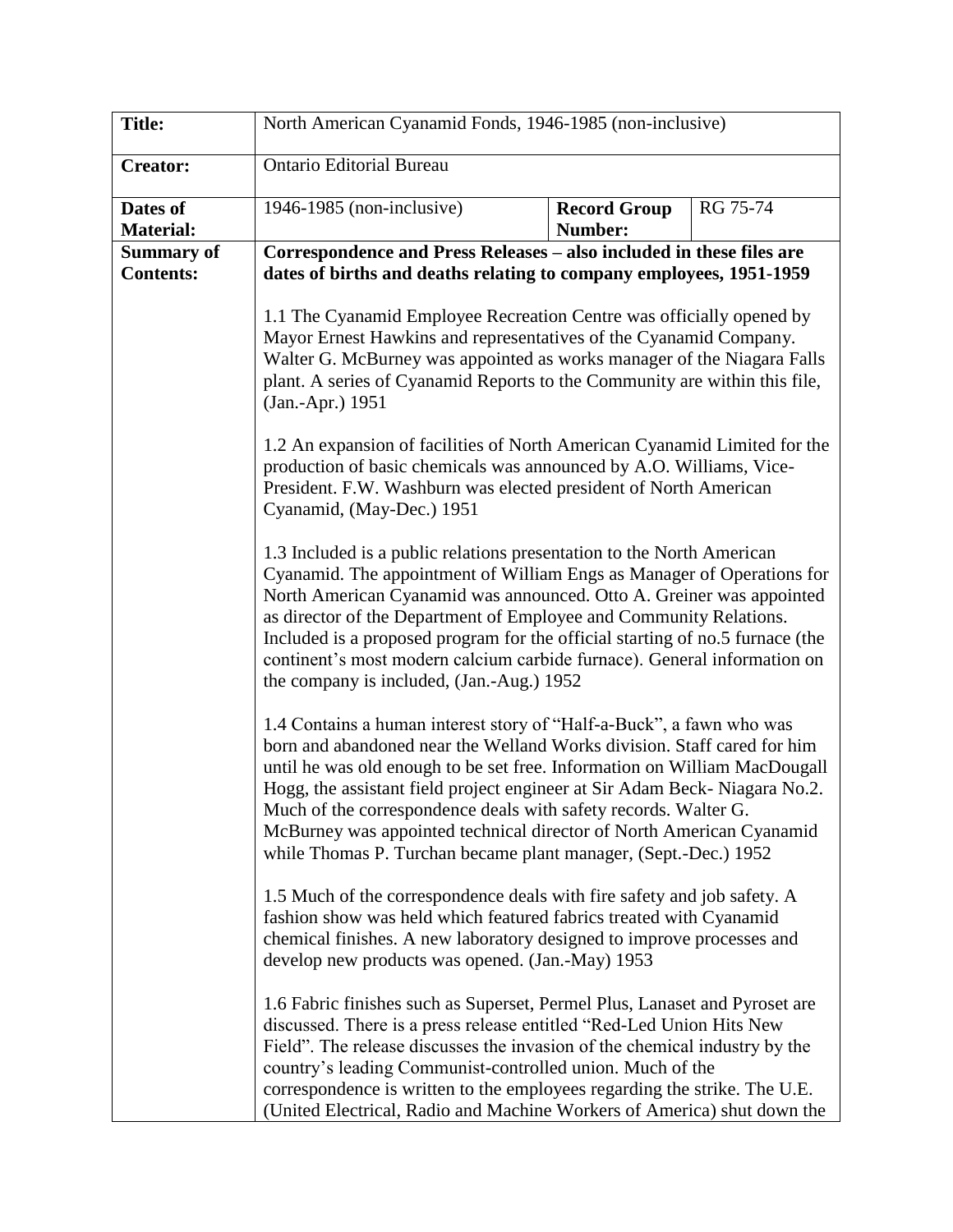| manufacturing operations at the Niagara Plant of North American<br>Cyanamid. Included is information on U.E. personnel, (June-Aug.) 1953                                                                                                                                                                                                                                                                                                                                                                                                                                                                                                                                                                                     |
|------------------------------------------------------------------------------------------------------------------------------------------------------------------------------------------------------------------------------------------------------------------------------------------------------------------------------------------------------------------------------------------------------------------------------------------------------------------------------------------------------------------------------------------------------------------------------------------------------------------------------------------------------------------------------------------------------------------------------|
| 1.7 Thiourea (a chemical in liquid dip silver cleaning solutions) went into<br>production at the Welland plant, (Sept.-Dec.) 1953                                                                                                                                                                                                                                                                                                                                                                                                                                                                                                                                                                                            |
| 1.8 Malathion (a low toxic effect insecticide) is available to Canadian<br>farmers. A list of service emblem recipients is in this file. More information<br>on Thiourea is included, (Jan.-Apr.), 1954                                                                                                                                                                                                                                                                                                                                                                                                                                                                                                                      |
| 1.9 The week of May $17th$ to the $22nd$ is designated as Chemical Progress<br>week in North America. T.P. Turchan, Niagara Plant Manager of North<br>American Cyanamid since 1952 was appointed as Manager of<br>Manufacturing for the Agricultural Chemicals Division of the American<br>Cyanamid Company. Much of the correspondence deals with workplace<br>safety and fire safety. Cyanamid salutes the City of Niagara Falls on its 50 <sup>th</sup><br>anniversary. Improvements in wage and fringe benefits are among the<br>features of the first contract signed by the Ingersoll Quarry of North<br>American Cyanamid Limited and Local No. 564 International Chemical<br>Workers Union, (May-Aug.) 1954          |
| 1.10 Included are Cyanamid Reports to the Community and a biographical<br>sketch of Mr. C.G. MacDonald, Director of Employee and Community<br>Relations of North American Cyanamid. On November 16 <sup>th</sup> , 80 pounds of<br>picrate were exploded at Niagara-on-the-Lake Military Ranges by North<br>American Cyanamid. The Welland plant was built during World War II<br>primarily to produce picrate for the allied nations. Also included is a<br>Proposed Reorganization of North American Cyanamid whereby the<br>Canadian company would be dissolved or wound-up and the facilities<br>would be a division of the American parent, with operations under<br>complete control from New York, (Sept.-Dec.), 1954 |
| 1.11 A subsidiary Cyanamid plant was to be opened in South Africa to<br>produce calcium cyanamide. A collective bargaining agreement was<br>negotiated by representatives of the Niagara Falls plant and the United<br>Electrical, Radio and Machine Workers of America, Local 536, (Jan.-Apr.),<br>1955                                                                                                                                                                                                                                                                                                                                                                                                                     |
| 1.12 Nitrogen solutions which were never produced before in Canada were<br>put into production at the Welland plant. This product was produced to put<br>new life into dying soils and help boost the country's agricultural<br>production. Ammonia, ammonium nitrate, calcium carbide, calcium<br>cyanamide, nitric acid and sulphuric acid are produced at Cyanamid's two<br>large plants in Niagara Falls, Ontario. Limestone is produced by the<br>company's quarry at Ingersoll, Ontario. America Cyanamid Company and<br>Formica Company announced that Cyanamid would acquire the business<br>and assets of the Formica Company, (May-Dec.), 1955                                                                     |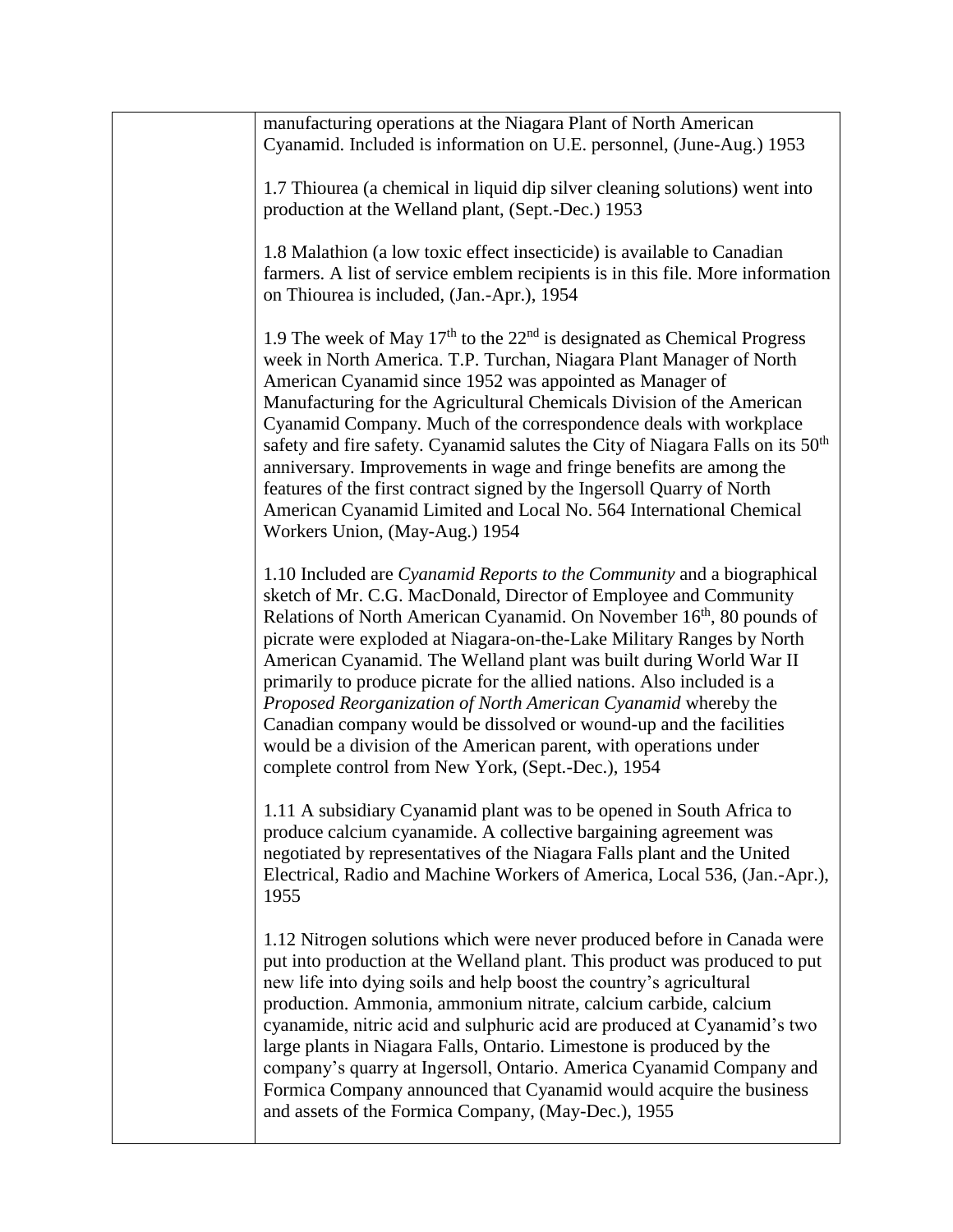| 1.13 A major modernization project was planned for the Ingersoll limestone<br>quarry. Manufacturing capacity for 2 major products was to be increased at<br>the Welland Plant. The 2 products are Amanol nitrogen solutions used as<br>agricultural fertilizers and anhydrous ammonia which is used in both<br>agriculture and industry. J.A. Schmidlein, a chemical engineer with the<br>American Cyanamid Company was named Assistant Plant Manager of the<br>North American Niagara plant. An announcement to produce Xanthate for<br>the mining industry was announced. Also included was a progress report to<br>the community entitled Progress through Chemistry, (Jan.-June), 1956                                                                                   |
|------------------------------------------------------------------------------------------------------------------------------------------------------------------------------------------------------------------------------------------------------------------------------------------------------------------------------------------------------------------------------------------------------------------------------------------------------------------------------------------------------------------------------------------------------------------------------------------------------------------------------------------------------------------------------------------------------------------------------------------------------------------------------|
| 1.14 Includes a talk by G.L. Berry to the Stamford Township Council and<br>officials at the Welland plant. Cyanamid decided to build a plant in Florida<br>to produce an acrylic textile fiber called Creslan. Mr. S. Richards of<br>Niagara Falls received $2nd$ degree burns when a large chemical process tank<br>boiled over. A temporary shut-down of no. 5 carbide furnace at the Niagara<br>plant resulted in the layoff of about 50 employees. Included is the NACL<br>Public Relations Project Recommended for Cyanamid's 50 <sup>th</sup> Anniversary<br>Year. This was written by David Talbot. Cyanamid announced an<br>expansion program for its Beachville Quarry in Ingersoll, (July-Dec.), 1956                                                              |
| 1.15 Included is The Lederle Story about the Lederle Laboratories Division<br>of the American Cyanamid Company. North American Cyanamid held a<br>casualty simulation exercise for Civil Defence training. Remarks by Frank<br>S. Washburn, President of North American Cyanamid are included. The<br>Ontario Labour Relations Board ordered a vote at the North American<br>Cyanamid, Niagara Plant between their union and the International<br>Chemical Workers Union. Members rejected the company offer. Invitation<br>lists to the dedication of the 50 year plaque are in this file. James B.<br>Sheldon was appointed General Manager of the first Urea plant. Includes 2<br>b&w photos of the planned N.A.C.L. Urea Plant at Hamilton Harbour,<br>(Jan.-Apr.), 1957 |
| 1.16 A tank containing weak sulphuric acid sprung a leak, spilling several<br>gallons on the ground. No one was hurt and damage was not significant at<br>the Welland plant. North American Cyanamid announced that it would<br>sponsor a lifeguard training course in connection with its pool. A new 2<br>year contract was signed with Local 536 United Electrical Radio and<br>Machine Workers of America. A paper entitled Careers in Cyanamid is<br>included. Frederick L. McDonald was appointed manager of the Niagara<br>plant. The 50 <sup>th</sup> anniversary of Cyanamid was celebrated over a period of 5<br>days, (May-Dec.), 1957                                                                                                                            |
| 1.17 Dr. L.P. Moore, the new president of North American Cyanamid<br>announced that Joseph A. Schmidlein had become manager of the plant and<br>the position of assistant manager at the Welland plant was being filled by<br>Harold B. Hartsveldt. The name of North American Cyanamid was<br>changed to Cyanamid of Canada Ltd. and announced that it would establish                                                                                                                                                                                                                                                                                                                                                                                                      |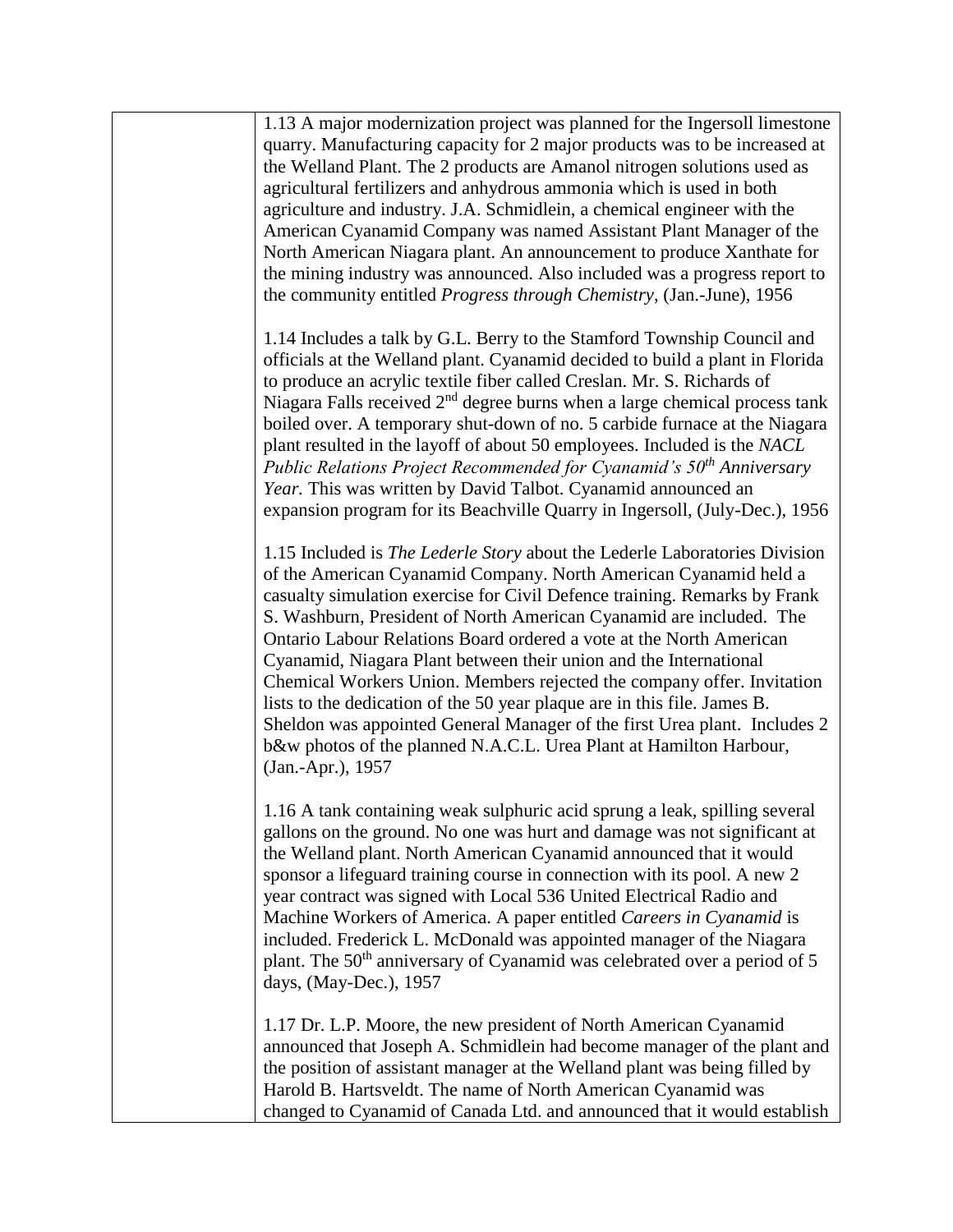|                                                       | its headquarters in Montreal. An unlawful strike took place at the Ingersoll<br>Quarry, (Jan.-May), 1958                                                                                                                                                                                        |  |  |
|-------------------------------------------------------|-------------------------------------------------------------------------------------------------------------------------------------------------------------------------------------------------------------------------------------------------------------------------------------------------|--|--|
|                                                       | 1.18 Cyanamid of Canada acquired the Canadian business and assets of the<br>Panelyte division of St. Regis Paper Company, Canada, (June-Dec.), 1958                                                                                                                                             |  |  |
|                                                       | 1.19 Correspondence, 1959                                                                                                                                                                                                                                                                       |  |  |
|                                                       | Clippings, 1951, 1953, 1958, 1985                                                                                                                                                                                                                                                               |  |  |
|                                                       | 1.20 Clippings regarding: pollution, community open house, the Cyanamid<br>pool, the Ingersoll Quarry, the recreation committee and Cyanamid's first<br>strike, 1951, 1953, 1958, 1985                                                                                                          |  |  |
|                                                       | Publications, 1946-1964 (non-inclusive)                                                                                                                                                                                                                                                         |  |  |
|                                                       | 1.21 Cyanamid News, 1946, 1956-1957, 1964                                                                                                                                                                                                                                                       |  |  |
|                                                       | 1.22 Agreement between the General Plant Committee (Employees'<br>Association) of North American Cyanamid Limited and North American<br>Cyanamid Limited Niagara Falls Plant and Newsbits (pamphlets and flyers<br>issued by the Cyanamid Employees' Association, Local 505, UE), 1949-<br>1951 |  |  |
|                                                       | 1.23 Includes a pamphlet about the Niagara Falls Plant Recreation Centre,<br>Calcium Cyanamide: A Staff- Industry Collaborative Report, American<br>Cyanamid: What it is and What it Does, Handbook for Reporters of<br>Cyanamid News and Lederle in Canada, 1951-1952, 1957, n.d.              |  |  |
| <b>Physical</b><br>Description /<br><b>Condition:</b> | 30 cm, (3/4 box) containing correspondence, clippings, publications and 2<br>b&w photos.                                                                                                                                                                                                        |  |  |
| Administrative/                                       |                                                                                                                                                                                                                                                                                                 |  |  |
| <b>Biographical</b><br><b>Sketch</b>                  | The North American Cyanamid Company was established in Niagara Falls,<br>Ontario in 1907. In 1909, the company had less than 150 employees. The<br>initial investment was \$300,000. In 1952, there were 2,700 employees and<br>the replacement value was \$75,000,000.                         |  |  |
|                                                       | From 1909 to 1940, the company produced fertilizer. British blockade in<br>the first world war cut off the European supply of crude sodium cyanide,<br>used in refining gold ore. The company developed Aero brand cyanide for<br>the U.S. and Canadian mining industry.                        |  |  |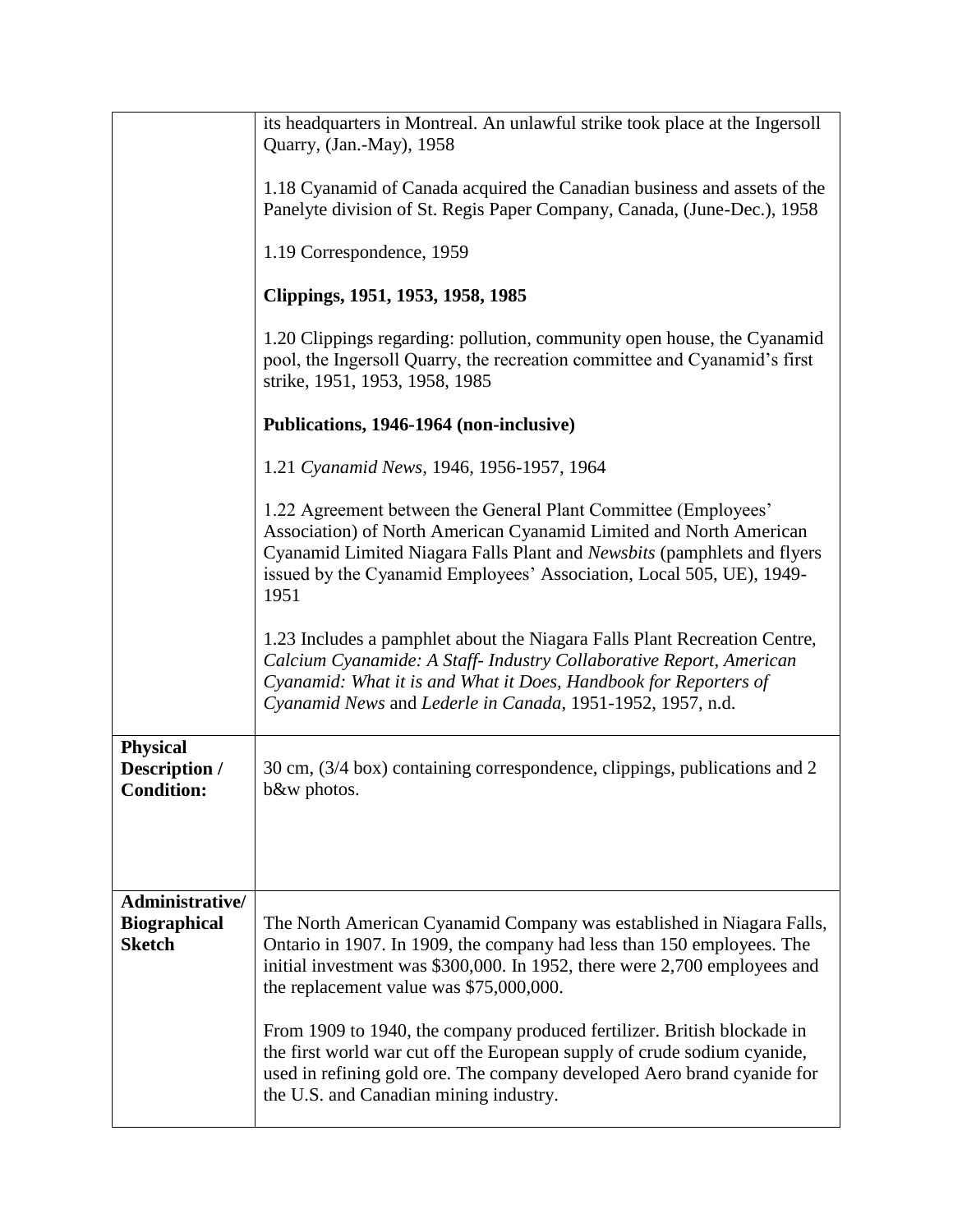|                                      | During World War II a large proportion of the calcium cyanamide<br>produced at the Niagara plant was utilized at the Welland plant as raw                                                                                                                                                                                                                                                                                                                                                                                                                                                                      |  |  |
|--------------------------------------|----------------------------------------------------------------------------------------------------------------------------------------------------------------------------------------------------------------------------------------------------------------------------------------------------------------------------------------------------------------------------------------------------------------------------------------------------------------------------------------------------------------------------------------------------------------------------------------------------------------|--|--|
|                                      | material for picrate production. Since World War II, the uses for Cyanamid<br>products were greatly expanded. The Niagara plant made plastics including<br>tableware. The plant was also involved with the manufacture of<br>furnishings, clothing, electric insulation and many of the new drugs.                                                                                                                                                                                                                                                                                                             |  |  |
|                                      | To supply chemicals for the nation's defence program, the company<br>installed No.5 furnace which played a large role in the defence program for<br>Canada and the United Nations. Calcium cyanamide is the intermediate<br>chemical required for molding compound, resins and adhesives essential to<br>the plastics industry, especially the manufacture of aircraft and other<br>military supplies and equipment. Cyanamid played a part in the refinement<br>of mineral products, the pulping process, finishes for automobiles,<br>appliances, adhesives, and crease resistance for the textile industry. |  |  |
|                                      | The company operated a large swimming pool and park area in Niagara<br>Falls for the benefit of the general public as well as employees and their<br>families. The pool closed its doors on Labour Day in 1971. Cyanamid built<br>a recreation centre for employees which even featured a bowling alley. A<br>medical centre was also on site.                                                                                                                                                                                                                                                                 |  |  |
|                                      | The Welland plant built the largest geodesic dome in Canada as part of<br>their environmental control program to enclose their four million gallon<br>storage pond. The pond was part of their innovative nitrogen containment<br>system.                                                                                                                                                                                                                                                                                                                                                                      |  |  |
|                                      | Drums containing industrial waste were unearthed on Niagara Cyanamid<br>land in 1984. Cyanamid was fined for improper disposal of toxic waste.<br>The Niagara Falls Cyanamid plant closed in 1992.                                                                                                                                                                                                                                                                                                                                                                                                             |  |  |
|                                      | A chemical division of Cyanamid formed its own company, Cytec. They<br>made water treatment chemicals, mining chemicals and coating chemicals.                                                                                                                                                                                                                                                                                                                                                                                                                                                                 |  |  |
| <b>Location:</b>                     | <b>Brock University Archives</b>                                                                                                                                                                                                                                                                                                                                                                                                                                                                                                                                                                               |  |  |
| <b>Source</b><br><b>Information:</b> | This collection is part of the Ontario Editorial Bureau fonds, donated by<br>Lou Cahill in November 1997.                                                                                                                                                                                                                                                                                                                                                                                                                                                                                                      |  |  |
|                                      |                                                                                                                                                                                                                                                                                                                                                                                                                                                                                                                                                                                                                |  |  |